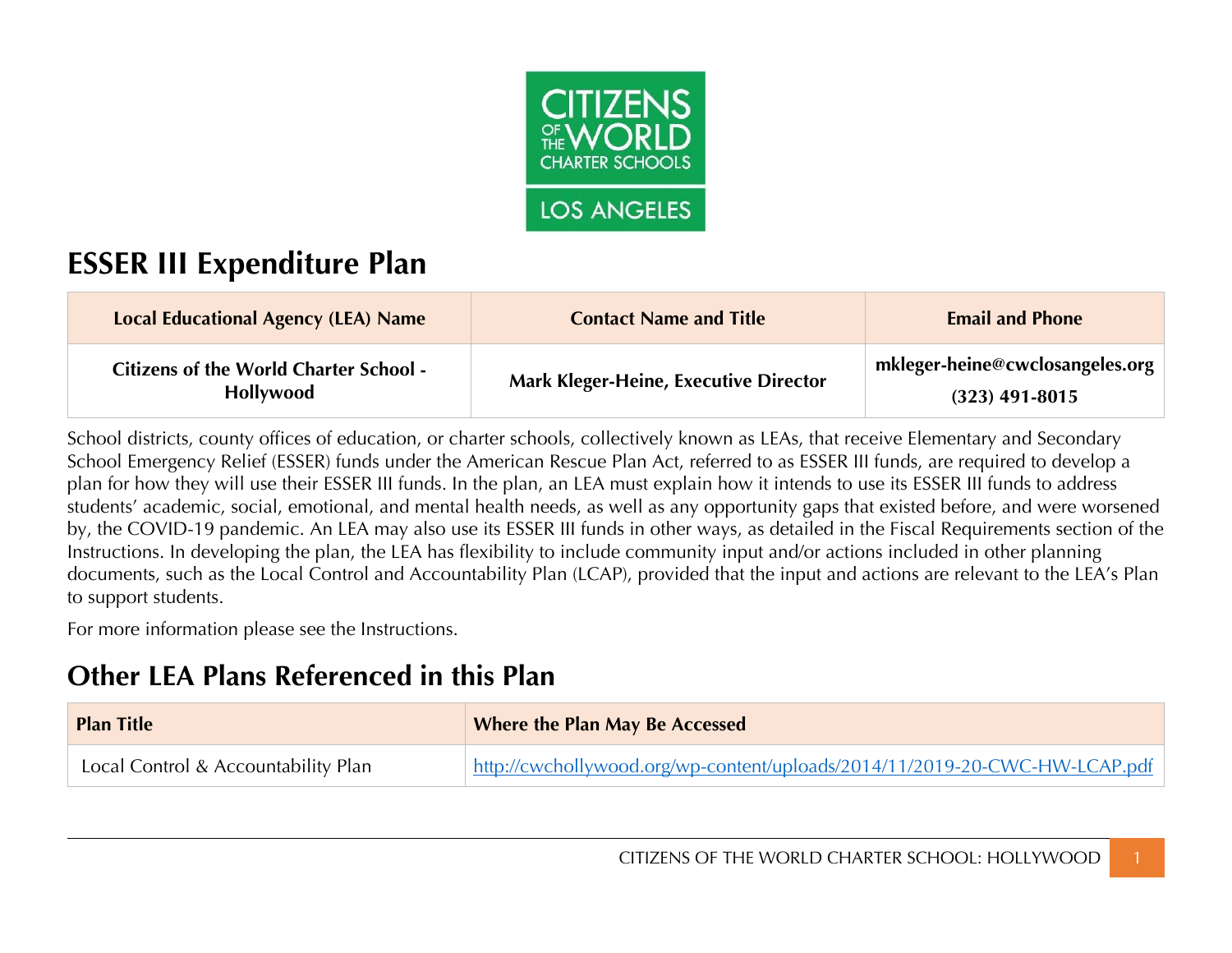# **Summary of Planned ESSER III Expenditures**

Below is a summary of the ESSER III funds received by the LEA and how the LEA intends to expend these funds in support of students.

### **Total ESSER III funds received by the LEA**

|  |  | \$486,945 |
|--|--|-----------|
|--|--|-----------|

| <b>Plan Section</b>                                                                      | <b>Total Planned ESSER III</b><br><b>Expenditures</b> |
|------------------------------------------------------------------------------------------|-------------------------------------------------------|
| Strategies for Continuous and Safe In-Person Learning                                    | \$136,245                                             |
| Addressing Lost Instructional Time (a minimum of 20 percent of the LEAs ESSER III funds) | \$182,400                                             |
| Use of Any Remaining Funds                                                               | \$168,300                                             |

### **Total ESSER III funds included in this plan**

\$486,945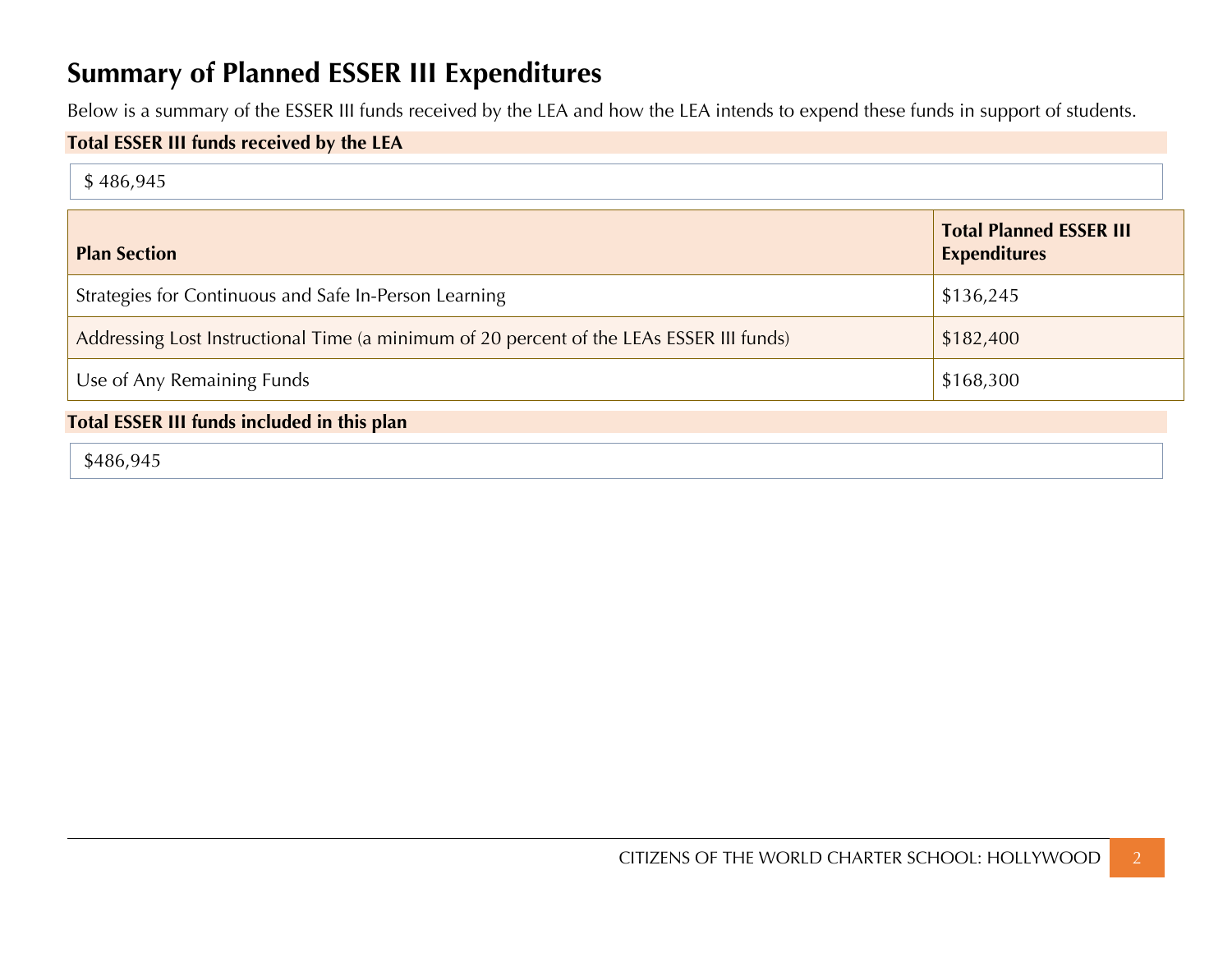# **Community Engagement**

An LEA's decisions about how to use its ESSER III funds will directly impact the students, families, and the local community. The following is a description of how the LEA meaningfully consulted with its community members in determining the prevention and mitigation strategies, strategies to address the academic impact of lost instructional time, and any other strategies or activities to be implemented by the LEA. In developing the plan, the LEA has flexibility to include input received from community members during the development of other LEA Plans, such as the LCAP, provided that the input is relevant to the development of the LEA's ESSER III Expenditure Plan.

For specific requirements, including a list of the community members that an LEA is required to consult with, please see the Community Engagement section of the Instructions.

A description of the efforts made by the LEA to meaningfully consult with its required community members and the opportunities provided by the LEA for public input in the development of the plan.

Citizens of the World – Hollywood meaningfully consulted with the following community members to obtain public input in the development of the ESSER III Plan, a process that has continued since the development of the school's 2021-22 LCAP, that focused on the areas of: Safe in-person learning; Lost instructional time; and Other impacts related to the pandemic. During meetings with our community members, our Leadership Team presented various types of schoolwide internal assessment results, schoolwide student data, including LCAP Annual Measurable Outcomes (AMOs), survey findings, to guide the discussion on effective use of ESSER III funds, implementation of tiered Evidence-based Interventions (EBI); identify methods and metrics used to measure program effectiveness; and frequency of progress monitoring.

- **Students** were engaged in meaningful consultation via the Spring CWCS Student Survey, in combination with Quarterly Feedback during the Roots Class.
- *Families including (families that speak languages other than English, families of Unduplicated Pupils, and families of Students with Disabilities*): Members of our Leadership Team engaged in meaningful consultation through virtual meetings: ELAC, Parent Advisory Committee/Council, Affinity Groups, and parent/family survey. Although CWC-Hollywood does not have any languages other than English that meets the CA Department of Education's "15% and above translation needs" criteria requirement, surveys were also provided in Spanish, since 13.5% of families identified Spanish as their primary language. Interpreter services were made available upon request for parent meetings. Surveys and presentations were written in a language that is understandable and accessible to parents. Accommodations as appropriate were also made for family members with disabilities including providing information and school reports in a format (to the extent practicable) in a language that parents understand.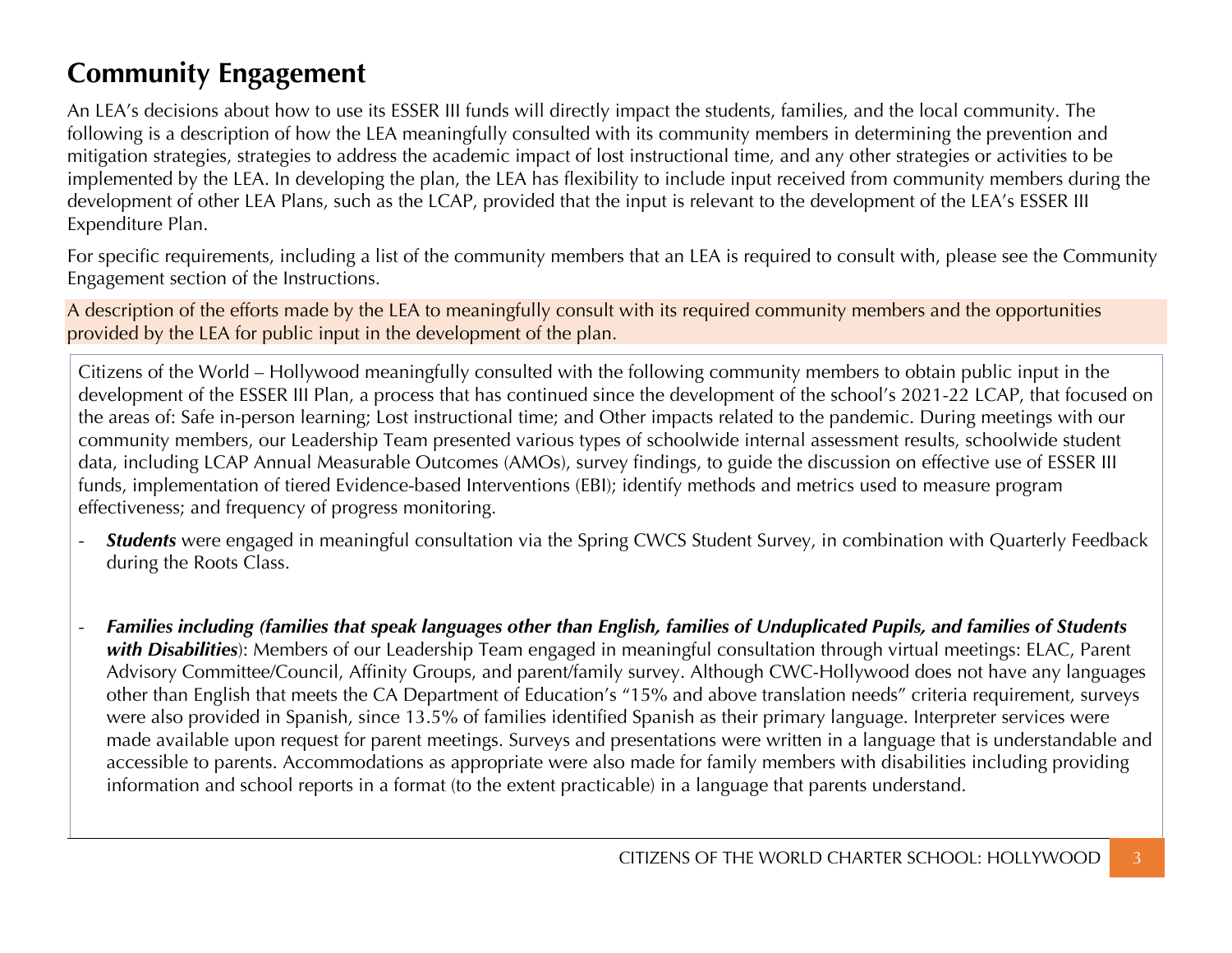- *School Administrators, Principals, school leaders, including Special Education Administrators*: Meaningful consultation took place during weekly Leadership Team meetings, including Special Education Department meetings.
- *Teachers, Teacher Associates, other educators, school staff*: meaningful consultation took place during weekly staff meetings, Staff Advisory Council, and staff surveys, which provided opportunities for input and feedback.
- *Individuals/Advocates representing the interests of "underserved students:"* Diversity, Equity, & Inclusion (DEI) Leaders Council – established at Citizens of the World to ensure our school cultivates and engages in a civic dialogue around the issues of diversity, equity, and inclusion schoolwide to foster a sense of belonging for all students and families and instilling respect for all.
- Our Leadership Team engaged in meaningful consultation with *Community Partners, Expanded learning Providers and other Community Organizations* in conjunction with the planning of the 2021-22 school year. These include but are not limited to: Worthy Beyond Purpose that provides training for our students and leadership on Mindfulness and Meditation practices; Up to Us – afterschool sports program; Educational Pioneer, supports our school in addressing the issue of chronic absenteeism exacerbated by the pandemic; the City of LA Family Source System, provides case management, multi-benefit screening, after-school tutoring and enrichment, financial literacy and coaching, Adult Education (ESL, computer literacy) for families, legal services, and other services through Volunteers of America for our low-income families; and CA Mathematics Council provides professional learning activities for our educators that will ensure continual improvement towards excellence in the teaching of mathematics.
- Citizens of the World Hollywood solicited input from the public at large in the development of the ESSER III Plan during public meetings including public board meetings in compliance with the Brown Act, held by the CWC LA Board of Directors on September 29, 2021. These meetings are open to the public at large and provide an opportunity to provide public input.

Citizens of the World – Hollywood evaluated its community member engagement opportunities and determined that the following community members/groups are neither present nor currently served by our school: Tribes; Civil rights organizations, including disability rights organizations; and individuals/advocates representing the interest of migratory students; and children who are incarcerated.

A description of how the development of the plan was influenced by community input.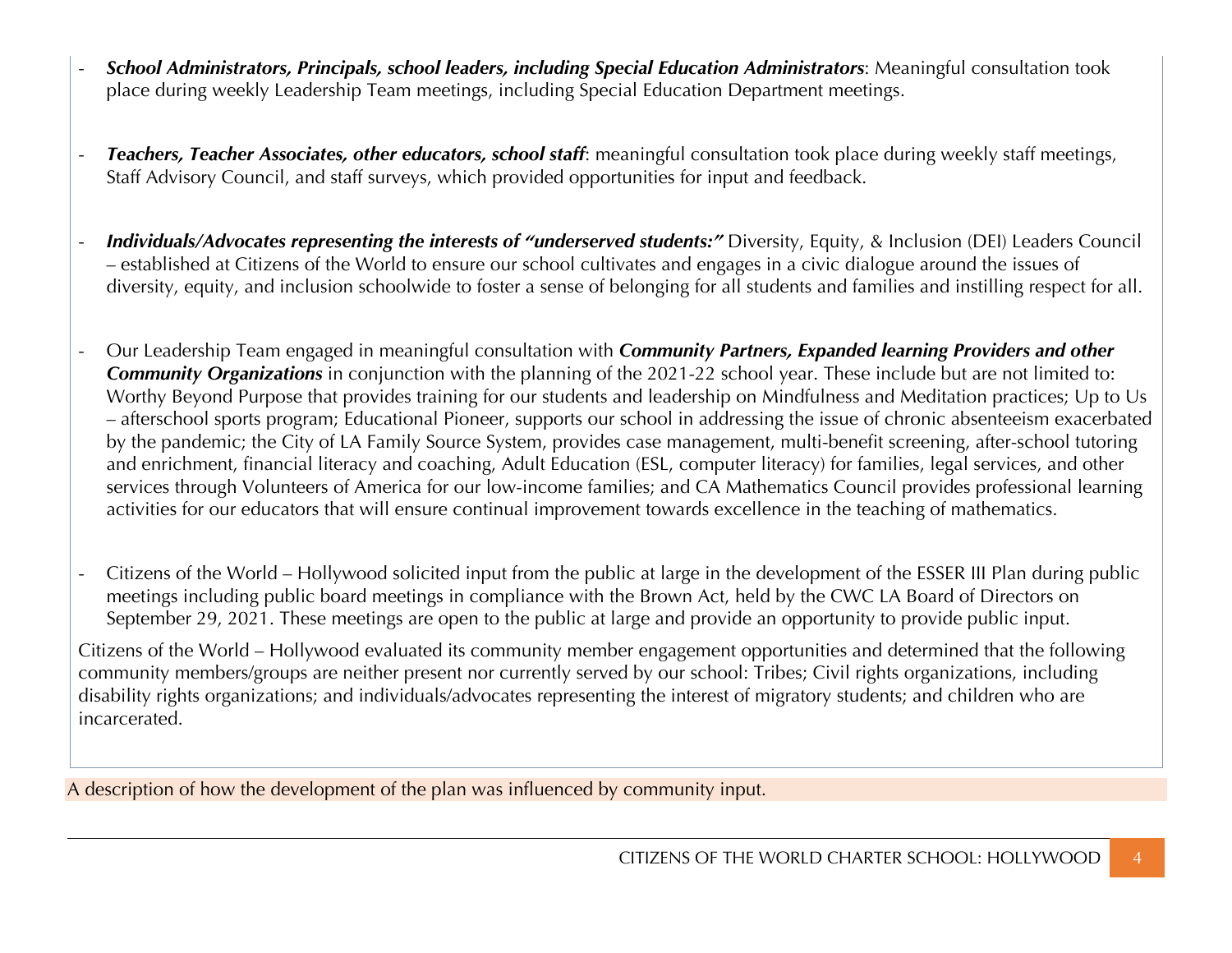Citizens of the World – Hollywood's use of ESSER III funds was influenced by the input and feedback provided in consultation with community members, with a focus on addressing students' academic, social, emotional, and mental health needs, and address opportunity gaps that existed before and were further exacerbated by the COVID-19 pandemic. Feedback provided from community input includes:

*Student's* feedback from surveys conducted suggested they would like additional opportunities to socialize; additional clubs for students; additional electives to be added to the master schedule; and the return to field/learning trips.

*Families* including (families that speak languages other than English, families of Unduplicated Pupils, and families of Students with Disabilities suggested the following:

Families support the school's focus on equitable education for all students; and know/understand our school is working to close achievement performance gaps for our marginalized student groups while at the same time increasing academic and social-emotional supports for all students. Families are enthusiastic about returning to supporting teachers in the classroom, however due to health and safety concerns due to COVID-19, Citizen of World Charter Schools will revisit this concern in the future once it safe to do so. The health and safety of our students and staff is our primary concern.

*School Administrators, Principals, school leaders*, *including Special Education Administrators* suggested that funding focus on addressing learning loss as a result of remote/virtual instruction; and to strengthen Tier 1 and Tier 2 instruction.

*Special Education (SPED) Team including SPED Paraprofessionals* suggested RSP teacher allocation, testing kids, and Behavioral Interventionists to support students as they transition to in-person instruction.

*Teachers, Paraprofessionals, Staff* suggested the following:

- Hire additional support staff to create and implement intervention blocks
- Strengthen English Language Development (ELD) Program implementation
- Implementation of Just Words and Fundations Training & materials to support in foundational instruction of phonics as well as layers of support for any student performing far below grade level.
- Hire Teacher Associates to support with small group evidence-based instruction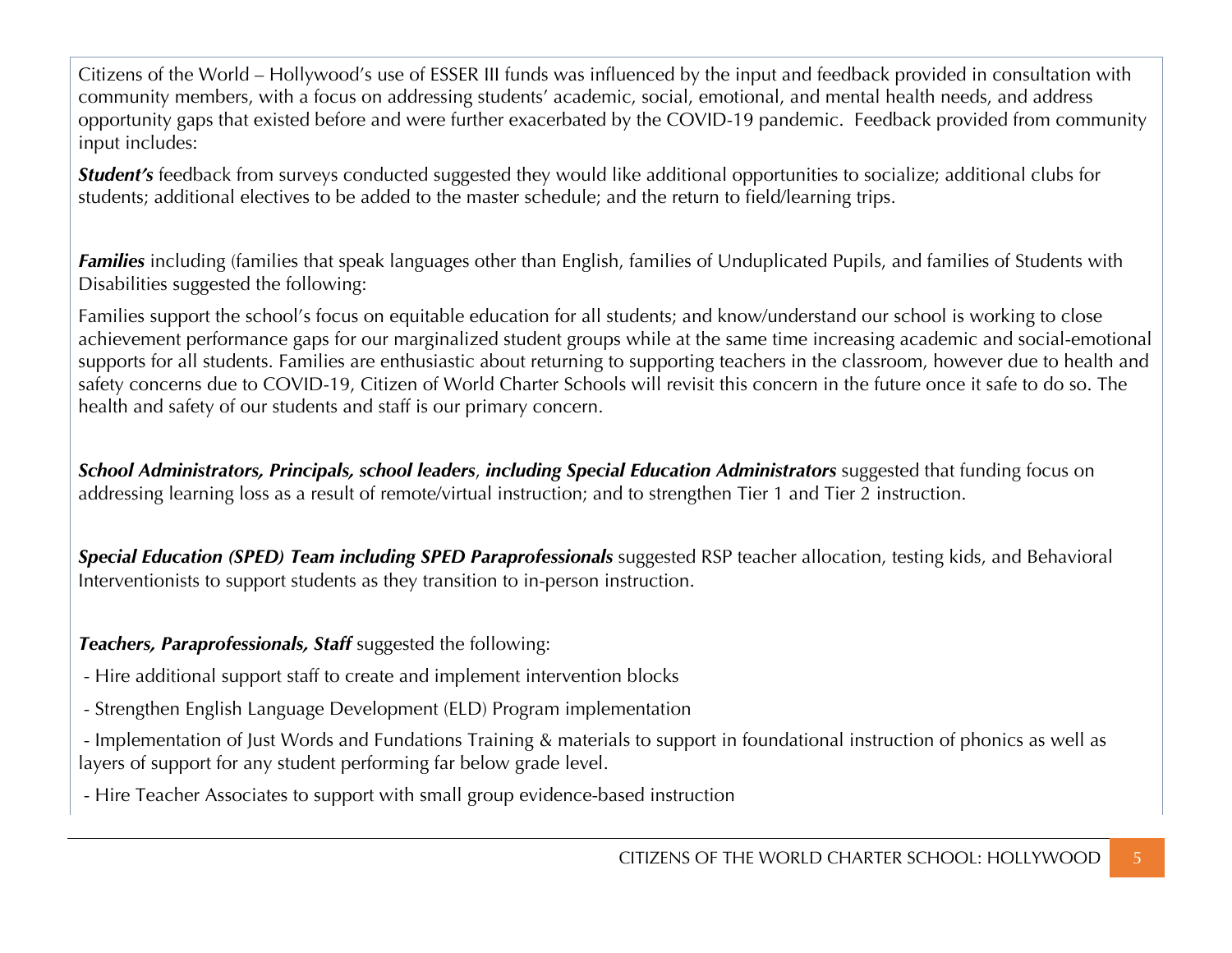- Behavioral Interventionists to support with identified increase in student behavioral issues, and elopements from the classroom from our youngest students, many of whom are attending in-person instruction for the first time as 5-7 years, resulting from the pandemic.

- Training and Coaching on Readers & Writers Workshop

- Training on how to create and execute Inquiry Units with a focus on Culturally relevant lessons through blended learning of Social Studies and Science standards.

- Social-emotional Coaching for Teachers (SEL Coaches)

*Individuals/Advocates representing the interests of "underserved students:"* suggested the need for highly effective instructional practices with designated English Language Development (dELD), and the need for a systematic method for tracking EL student performance with the implementation of English 3D curriculum. There is a racial performance gap within the school that we are deeply concerned with, and are using NWEA MAP assessment data in combination with Fountas & Pinnell assessments to track student progress throughout the year by student group. Another suggestion was to train targeted teachers in the Just Words Program including all elementary grade level teachers with the implementation of the Fundations curriculum, and how to monitor student progress which is critical to our work.

*Community Partners, Expanded learning Providers and other Community Organizations* suggested the need to further identify and expand the following services for students (in alignment with our MTSS/RtI model) academic, social-emotional supports and mental health needs including referrals to community partners.

The development of the ESSER III Expenditure Plan was influenced by the input and feedback during our multiple meaningful consultations with community members. However due to limitations with funding, the following areas of focus will be implemented and funded with ESSER III Funds as outlined in this plan:

- Health & Safety (Strategies for Continuous & Safe In-Person Learning)
- Academic Intervention & Supports (Addressing the Impact of Lost Instructional Time)
- Social-emotional; and Mental Health Needs (Use of Any Remaining Funds)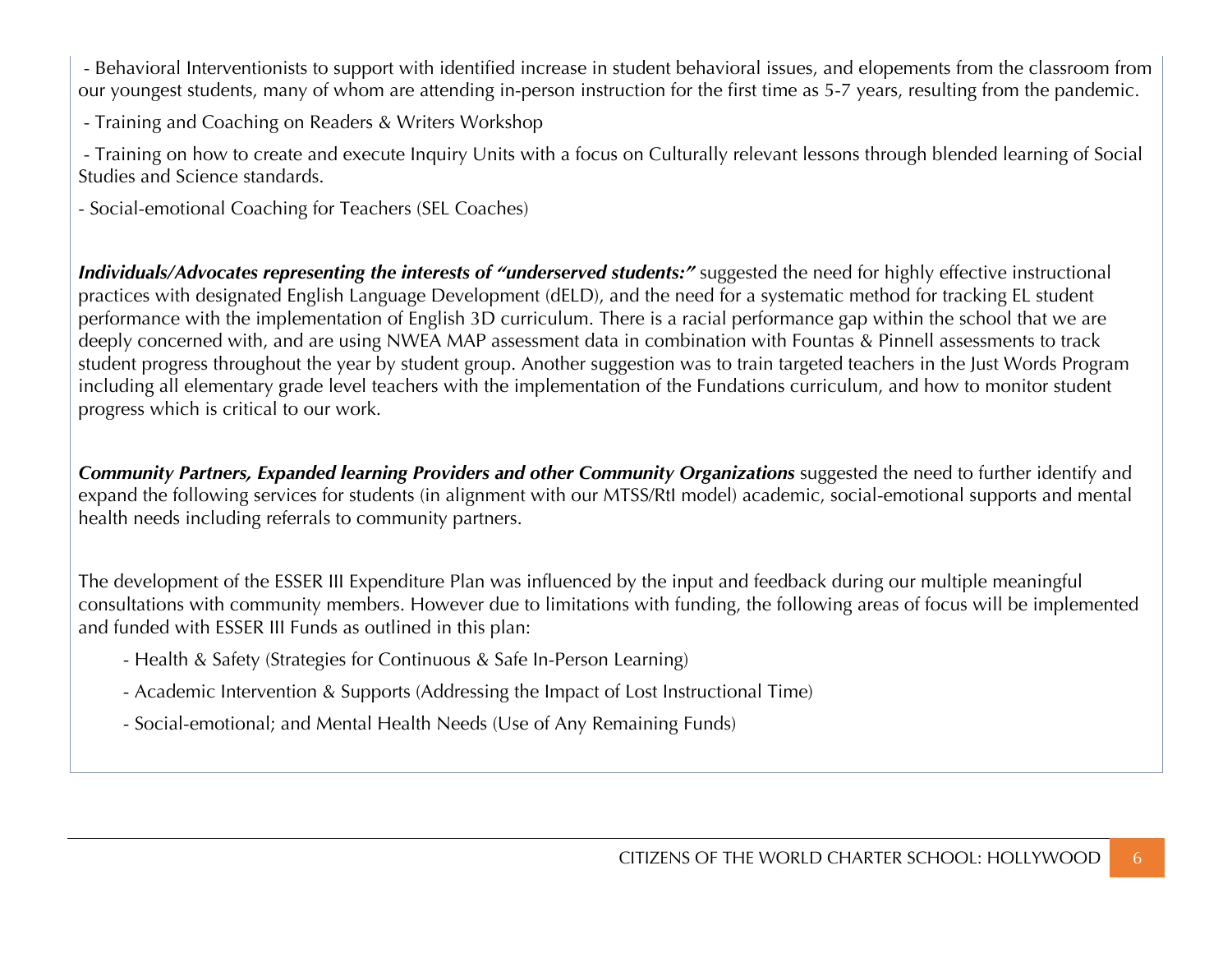# **Actions and Expenditures to Address Student Needs**

The following is the LEA's plan for using its ESSER III funds to meet students' academic, social, emotional, and mental health needs, as well as how the LEA will address the opportunity gaps that existed before, and were exacerbated by, the COVID-19 pandemic. In developing the plan, the LEA has the flexibility to include actions described in existing plans, including the LCAP and/or Expanded Learning Opportunity (ELO) Grant Plan, to the extent that the action(s) address the requirements of the ESSER III Expenditure Plan.

For specific requirements, please refer to the Actions and Expenditures to Address Student Needs section of the Instructions.

## **Strategies for Continuous and Safe In-Person Learning**

A description of how the LEA will use funds to continuously and safely operate schools for in-person learning in a way that reduces or prevents the spread of the COVID-19 virus.

#### **Total ESSER III funds being used to implement strategies for continuous and safe in-person learning**

\$136,245

| <b>Plan Alignment (if</b><br>applicable) | <b>Action Title</b> | <b>Action Description</b>                                                                                                                                                                                                                                                                                                                                                                                                                                                                                                   | <b>Planned ESSER III</b><br><b>Funded Expenditures</b> |
|------------------------------------------|---------------------|-----------------------------------------------------------------------------------------------------------------------------------------------------------------------------------------------------------------------------------------------------------------------------------------------------------------------------------------------------------------------------------------------------------------------------------------------------------------------------------------------------------------------------|--------------------------------------------------------|
| Not applicable                           | Health & Safety     | Implement prevention and mitigation strategies consistent<br>with CDC recommendations, CA State Public Health<br>Department and LA County Health Department guidance<br>on reopening schools. To safely operate our school in a<br>manner that maximizes in-person learning classified staff<br>and Personal Protective Equipment (PPE) material resources<br>will be acquired to administer COVID testing, contact<br>tracing, contacting families, health providers, and ensure<br>school safety policies are adhered to. | \$136,245                                              |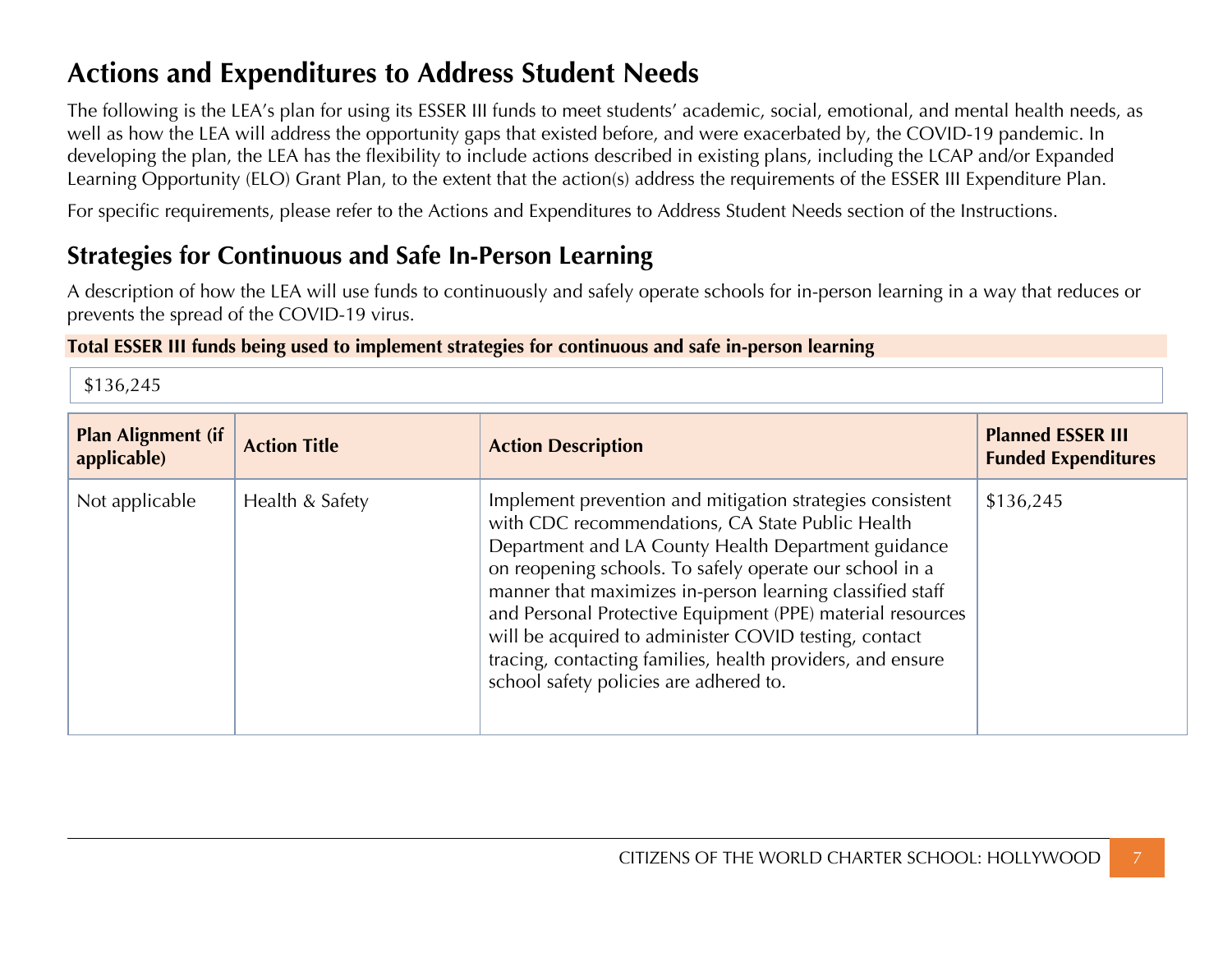## **Addressing the Impact of Lost Instructional Time**

A description of how the LEA will use funds to address the academic impact of lost instructional time.

### **Total ESSER III funds being used to address the academic impact of lost instructional time**

\$182,400

| <b>Plan Alignment (if</b><br>applicable) | <b>Action Title</b>                  | <b>Action Description</b>                                                                                                                                                                                                                                                                                                                                                                                                                        | <b>Planned ESSER III</b><br><b>Funded Expenditures</b> |
|------------------------------------------|--------------------------------------|--------------------------------------------------------------------------------------------------------------------------------------------------------------------------------------------------------------------------------------------------------------------------------------------------------------------------------------------------------------------------------------------------------------------------------------------------|--------------------------------------------------------|
| Not applicable                           | Academic Interventions &<br>Supports | Acquire Teacher Associates to address academic impact of<br>lost instructional time through the implementation of<br>evidence-based interventions and strategies. Teacher<br>Associates will provide additional academic support and<br>address the unique needs of Students with Disabilities<br>(SWD), English Learners (EL), low-income, and students<br>struggling academically as identified through the school's<br>MTSS/Rtl tiered model. | \$182,400                                              |

### **Use of Any Remaining Funds**

A description of the how the LEA will use any remaining ESSER III funds, as applicable.

#### **Total ESSER III funds being used to implement additional actions**

\$168,300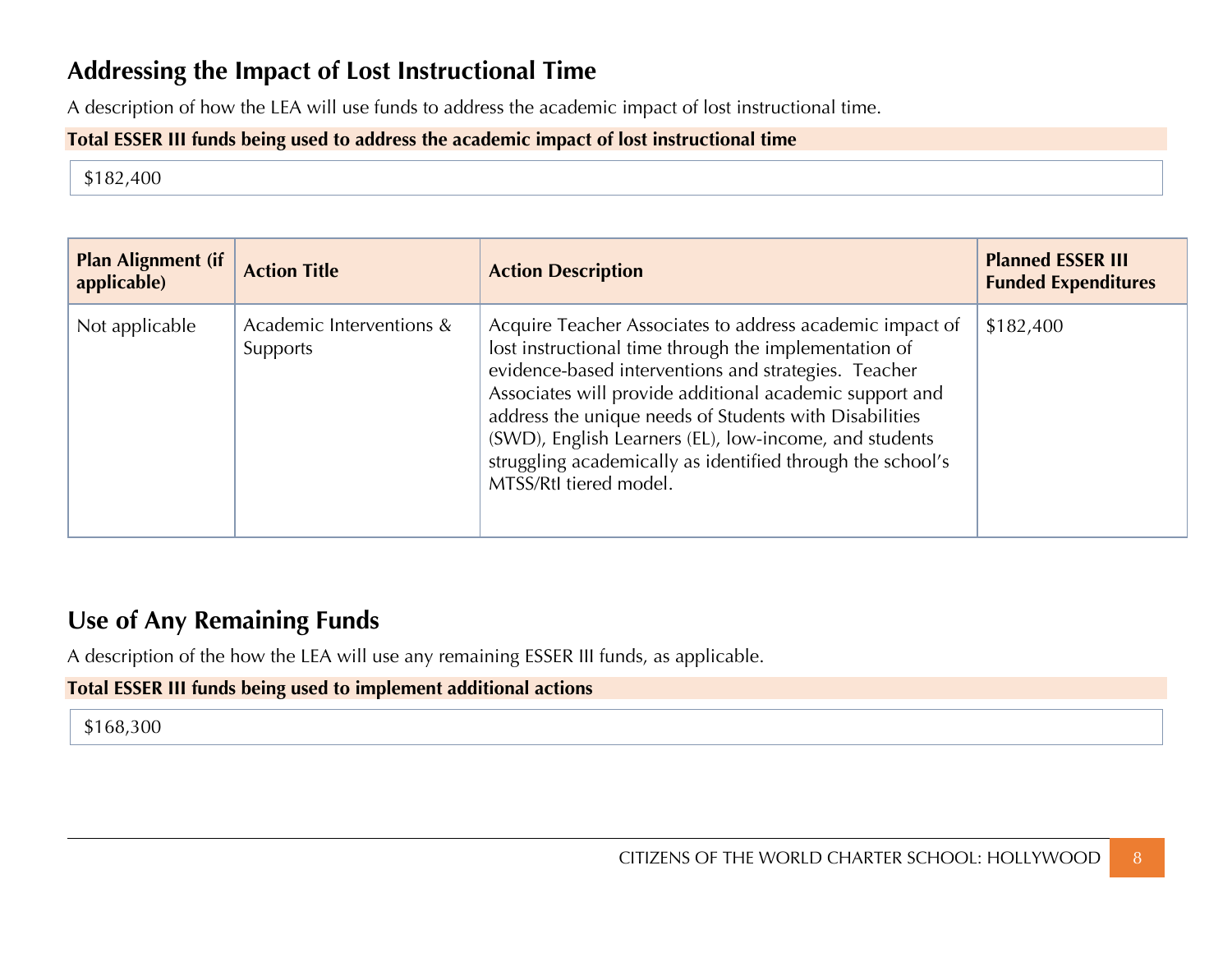| <b>Plan Alignment (if</b><br>applicable) | <b>Action Title</b>                                 | <b>Action Description</b>                                                                                                                                                                                                                                           | <b>Planned ESSER III</b><br><b>Funded Expenditures</b> |
|------------------------------------------|-----------------------------------------------------|---------------------------------------------------------------------------------------------------------------------------------------------------------------------------------------------------------------------------------------------------------------------|--------------------------------------------------------|
| Not applicable                           | Social-emotional; and<br><b>Mental Health Needs</b> | Acquire Psychologist to provide mental health services,<br>social-emotional supports, and address barriers to learning<br>for Students with Disabilities (SWD), English Learners (EL),<br>low-income, and students identified through our MTSS/Rtl<br>tiered model. | \$168,300                                              |

# **Ensuring Interventions are Addressing Student Needs**

The LEA is required to ensure its interventions will respond to the academic, social, emotional, and mental health needs of all students, and particularly those students most impacted by the COVID–19 pandemic. The following is the LEA's plan for ensuring that the actions and expenditures in the plan are addressing the identified academic, social, emotional, and mental health needs of its students, and particularly those students most impacted by the COVID–19 pandemic.

| <b>Action Title(s)</b>               | <b>How Progress will be Monitored</b>                                                                                                                                                                                                                                                               | <b>Frequency of Progress Monitoring</b>                                                      |
|--------------------------------------|-----------------------------------------------------------------------------------------------------------------------------------------------------------------------------------------------------------------------------------------------------------------------------------------------------|----------------------------------------------------------------------------------------------|
| Health & Safety                      | Leadership Team will:<br>a. Hire classified staff for Health & Safety.<br>b. Ensure CDPH Sanitation; Safe School<br>Guidelines; and CDPH Safe School<br>COVID-19 guidelines are adhered to.<br>c. Purchase of PPE supplies<br>d. Monitor & document COVID-19 testing,<br>supplies, contact tracing. | a. Annual, as needed<br>b. Quarterly<br>c. Semi-annual (as needed)<br>d. Monthly             |
| Academic Interventions &<br>Supports | MTSS/Rtl Leadership Team will:<br>a. Hire Teacher Associates                                                                                                                                                                                                                                        | a. Annual, as needed<br>b. Trimester (3 times/year)<br>c. Trimester<br>d. Monthly, as needed |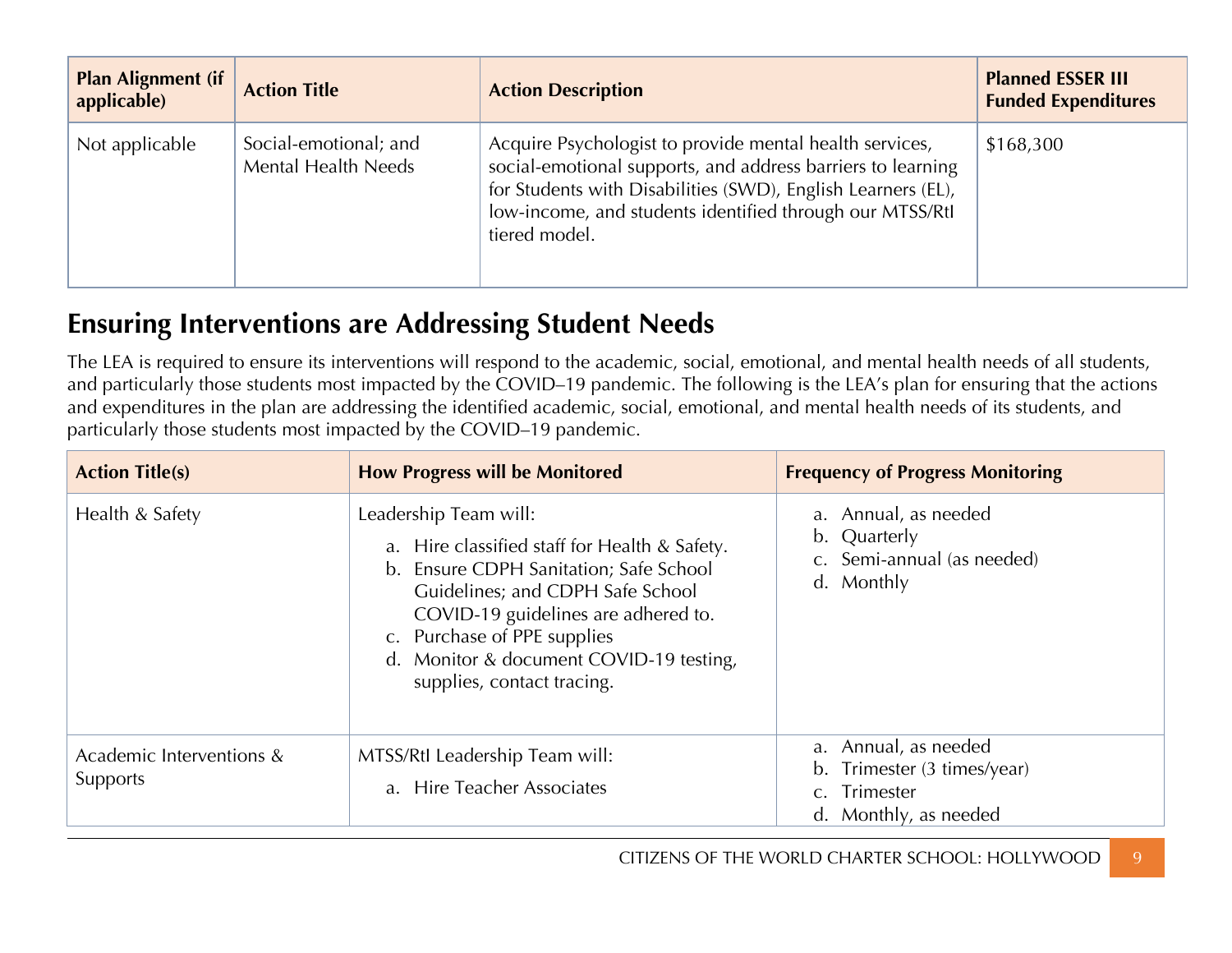| <b>Action Title(s)</b>                              | <b>How Progress will be Monitored</b>                                                                                                                                                                                                                                                                                                                                                                                                                                                     | <b>Frequency of Progress Monitoring</b>                                                                                                       |
|-----------------------------------------------------|-------------------------------------------------------------------------------------------------------------------------------------------------------------------------------------------------------------------------------------------------------------------------------------------------------------------------------------------------------------------------------------------------------------------------------------------------------------------------------------------|-----------------------------------------------------------------------------------------------------------------------------------------------|
|                                                     | b. Administer NWEA MAP Reading. Math<br>Assessment (Gr 2-5)<br>c. Administer Fountas & Pinnell (F&P)<br>Benchmark Assessments (K-5)<br>d. Administer Illustrative Math Summative<br>Assessments (K-5)<br>e. Monitor/document Referral/caseload<br><b>Intervention Teacher</b><br>Monitor/document Referral/caseload<br>f.<br><b>Teacher Associates</b><br>Participation rate - Professional<br>development/learning for Teacher<br>Associates on evidence-based pedagogical<br>strategies | e. Trimester<br>Trimester<br>Monthly<br>g.                                                                                                    |
| Social-emotional; and Mental<br><b>Health Needs</b> | MTSS/Rtl Leadership Team will:<br>a. Hire Psychologist.<br>b. Document total number and types of<br>referrals - Psychologist (General Education<br>& Students with Disabilities)<br>c. Suspension Rate<br>Chronic Absenteeism rate<br>d.<br>e. Attendance Rate<br>Implementation of Tiered reengagement<br>strategies<br>Implementation of Playworks model<br>g.<br>PBIS Team meetings<br>h.<br>Implementation of Responsive Classroom<br>SEL Model (Classroom Observations)              | a. Annual<br>b. Monthly<br>Monthly<br>C.<br>d. Monthly<br>Monthly<br>e.<br>Monthly/trimester<br>Trimester<br>g.<br>Monthly<br>h.<br>Bi-weekly |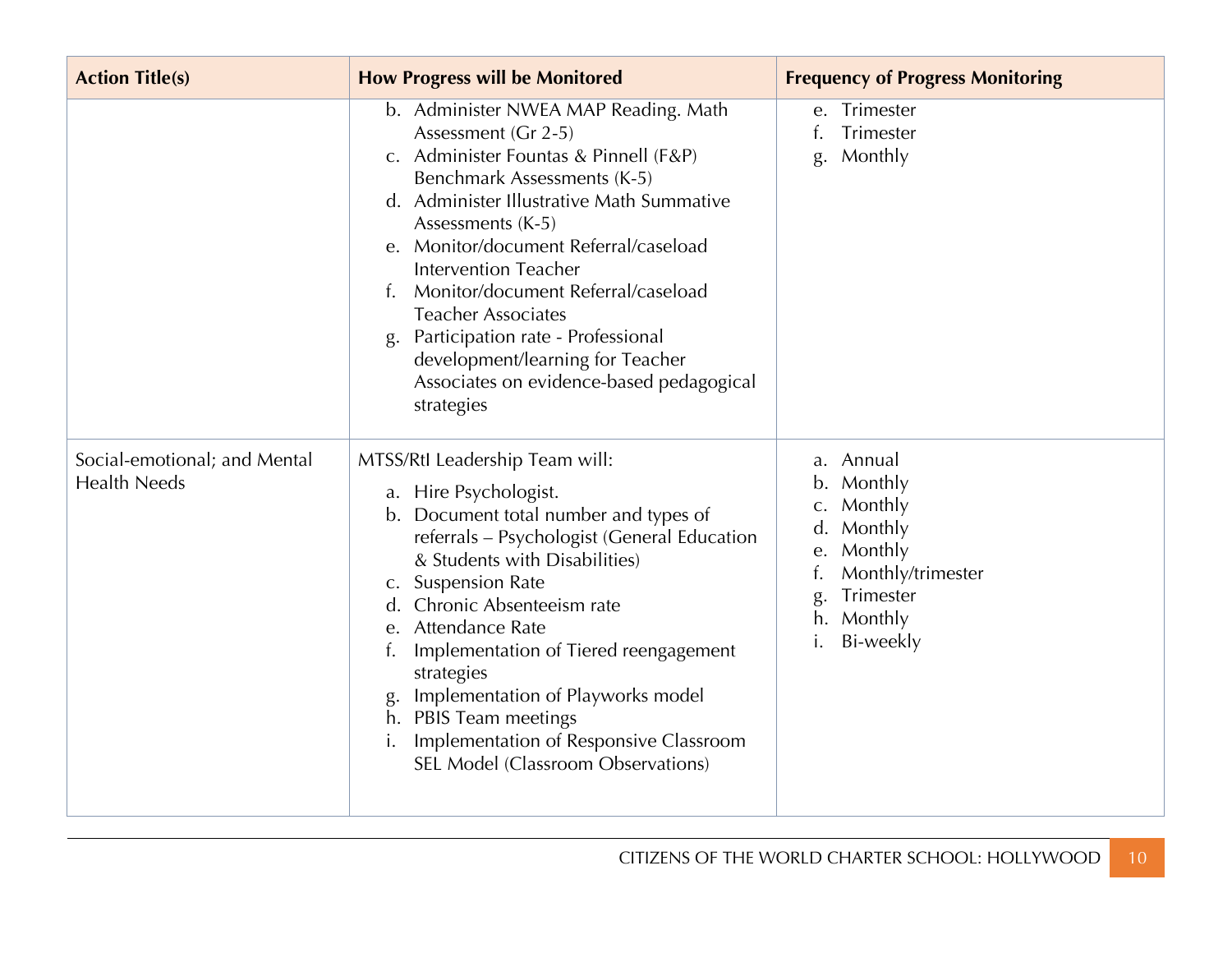# **ESSER III Expenditure Plan Instructions**

### **Introduction**

School districts, county offices of education (COEs), or charter schools, collectively known as local educational agencies (LEAs), that receive Elementary and Secondary School Emergency Relief (ESSER) funds under the American Rescue Plan (ARP) Act, referred to as ESSER III funds, are required to develop a plan for how they will use ESSER III funds to, at a minimum, address students' academic, social, emotional, and mental health needs, as well as the opportunity gaps that existed before, and were exacerbated by, the COVID-19 pandemic.

The plan must be adopted by the local governing board or body of the LEA at a public meeting on or before September 30, 2021 and must be submitted for review and approval within five days of adoption. A school district must submit its ESSER III Expenditure Plan to its COE for review and approval; a COE must submit its plan to the California Department of Education for review and approval. A charter school must submit its plan to its chartering authority for review and to the COE of the county in which the charter school operates for review and approval.

In addition, consistent with the requirements of the ARP, Volume 86, *Federal Register*, page 21201, April 22, 2021, the ESSER III Expenditure Plan must be:

- Written in an understandable and uniform format;
- Written in a language that parents can understand, to the extent practicable;
	- o If it is not practicable to provide written translations to a parent with limited English proficiency, the plan must be orally translated for parents
- Provided in an alternative format to a parent who is an individual with a disability as defined by the Americans with Disabilities Act, upon request; and
- Be made publicly available on the LEA's website.

For additional information regarding ESSER III funding please see the ARP Act Funding web page at https://www.cde.ca.gov/fg/cr/arpact.asp.

*For technical assistance related to the ESSER III Expenditure Plan template and instructions, please contact LCFF@cde.ca.gov. For all other questions related to ESSER III, please contact EDReliefFunds@cde.ca.gov.*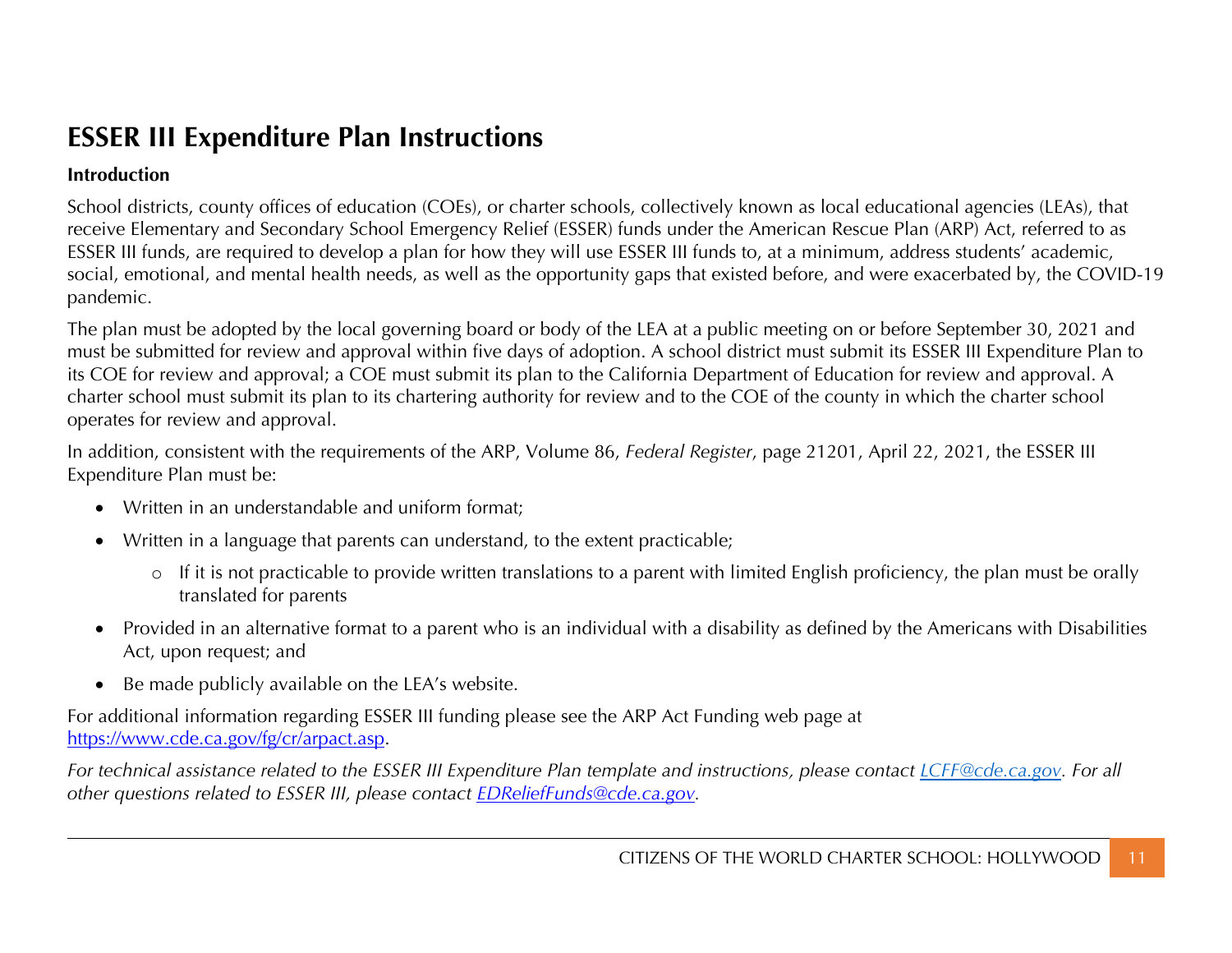## **Fiscal Requirements**

- The LEA must use at least 20 percent (20%) of its ESSER III apportionment for expenditures related to addressing the academic impact of lost instructional time through the implementation of evidence-based interventions, such as summer learning or summer enrichment, extended day, comprehensive afterschool programs, or extended school year programs.
	- o For purposes of this requirement, "evidence-based interventions" include practices or programs that have evidence to show that they are effective at producing results and improving outcomes when implemented. This kind of evidence has generally been produced through formal studies and research. There are four tiers, or levels, of evidence:
		- **Tier 1 Strong Evidence**: the effectiveness of the practices or programs is supported by one or more well-designed and well-implemented randomized control experimental studies.
		- **Tier 2 Moderate Evidence**: the effectiveness of the practices or programs is supported by one or more welldesigned and well-implemented quasi-experimental studies.
		- § **Tier 3 – Promising Evidence**: the effectiveness of the practices or programs is supported by one or more welldesigned and well-implemented correlational studies (with statistical controls for selection bias).
		- § **Tier 4 – Demonstrates a Rationale**: practices that have a well-defined logic model or theory of action, are supported by research, and have some effort underway by a State Educational Agency, LEA, or outside research organization to determine their effectiveness.
	- o For additional information please see the Evidence-Based Interventions Under the ESSA web page at https://www.cde.ca.gov/re/es/evidence.asp.
- The LEA must use the remaining ESSER III funds consistent with section 2001(e)(2) of the ARP Act, including for:
	- o Any activity authorized by the Elementary and Secondary Education Act (ESEA) of 1965;
	- o Any activity authorized by the Individuals with Disabilities Education Act (IDEA);
	- o Any activity authorized by the Adult Education and Family Literacy Act;
	- o Any activity authorized by the Carl D. Perkins Career and Technical Education Act of 2006;
	- o Coordination of preparedness and response efforts of LEAs with State, local, Tribal, and territorial public health departments, and other relevant agencies, to improve coordinated responses among such entities to prevent, prepare for, and respond to COVID-19;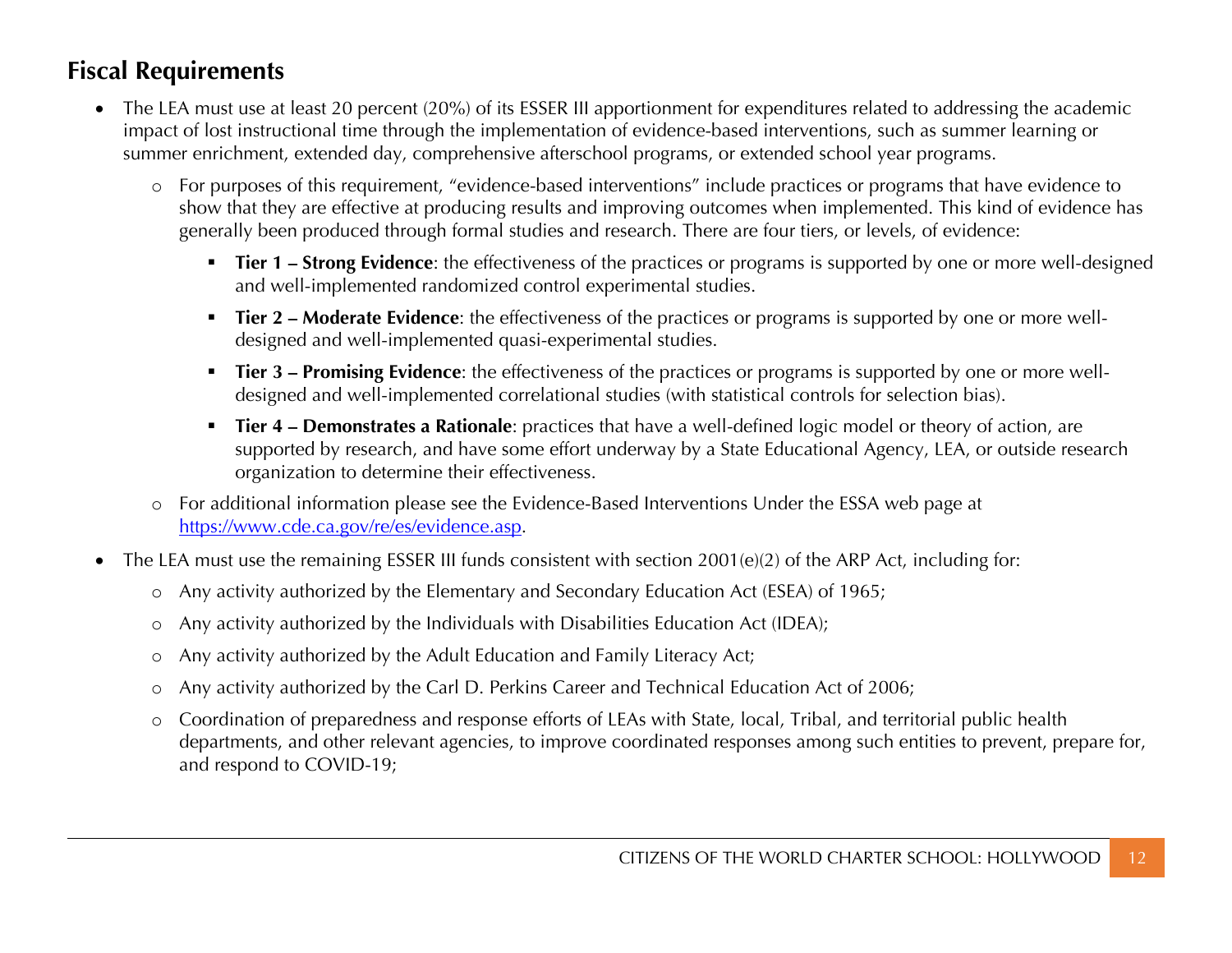- o Activities to address the unique needs of low-income students, students with disabilities, English learners, racial and ethnic minorities, homeless students, and foster youth, including how outreach and service delivery will meet the needs of each population;
- o Developing and implementing procedures and systems to improve the preparedness and response efforts of LEAs;
- o Training and professional development for staff of the LEA on sanitation and minimizing the spread of infectious diseases;
- o Purchasing supplies to sanitize and clean the facilities of an LEA, including buildings operated by such agency;
- o Planning for, coordinating, and implementing activities during long-term closures, including providing meals to eligible students, providing technology for online learning to all students, providing guidance for carrying out requirements under IDEA, and ensuring other educational services can continue to be provided consistent with all Federal, State, and local requirements;
- o Purchasing education technology (including hardware, software, and connectivity) for students who are served by the LEA that aids in regular and substantive educational interaction between students and their classroom instructors, including low-income students and children with disabilities, which may include assistive technology or adaptive equipment;
- o Providing mental health services and supports, including through the implementation of evidence-based full-service community schools;
- o Planning and implementing activities related to summer learning and supplemental after school programs, including providing classroom instruction or online learning during the summer months and addressing the needs of underserved students;
- o Addressing learning loss among students, including underserved students, by:
	- Administering and using high-quality assessments that are valid and reliable, to accurately assess students' academic progress and assist educators in meeting students' academic needs, including through differentiated instruction,
	- **•** Implementing evidence-based activities to meet the comprehensive needs of students,
	- § Providing information and assistance to parents and families of how they can effectively support students, including in a distance learning environment, and
	- **•** Tracking student attendance and improving student engagement in distance education;

**Note:** A definition of "underserved students" is provided in the Community Engagement section of the instructions.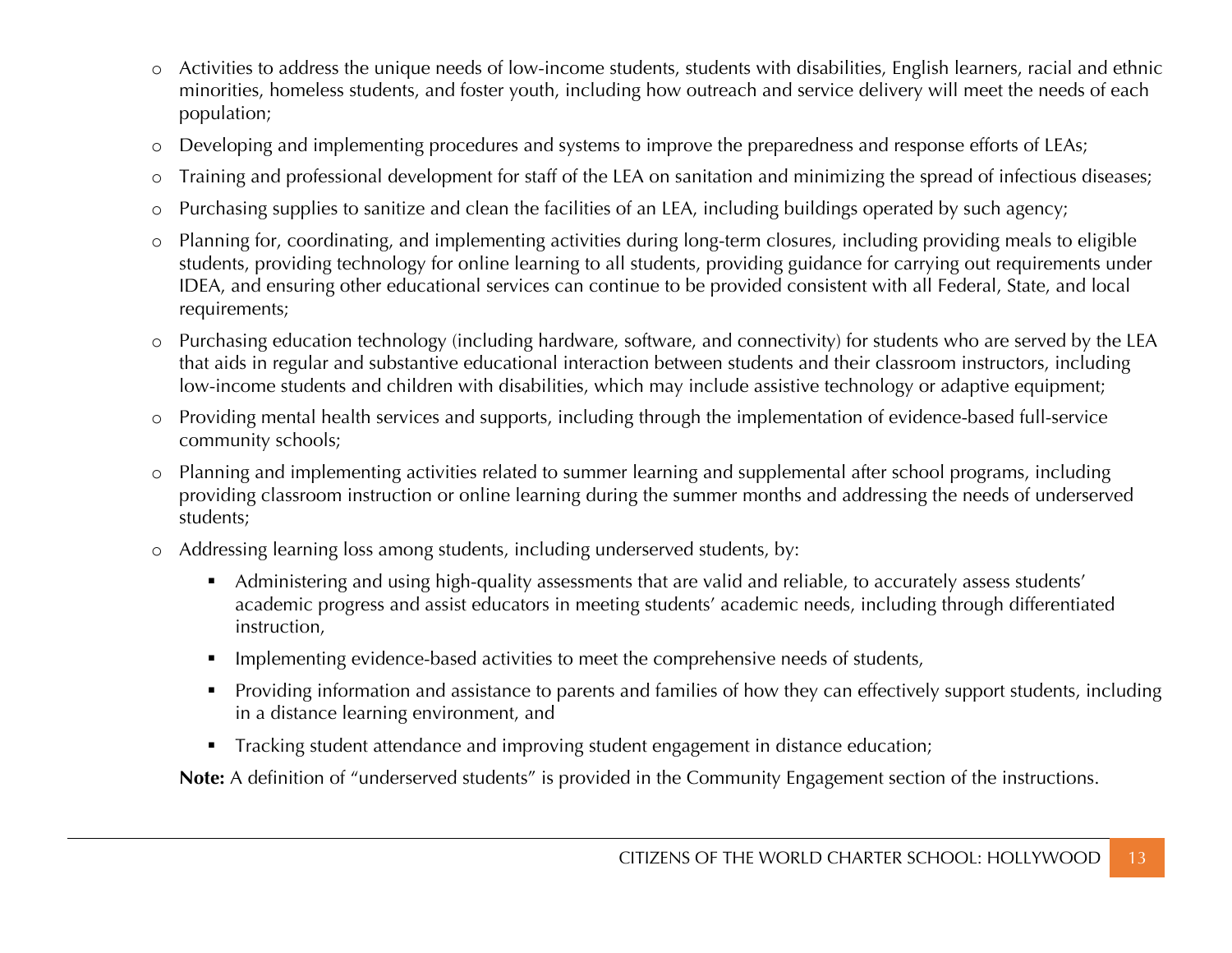- o School facility repairs and improvements to enable operation of schools to reduce risks of virus transmission and exposure to environmental health hazards, and to support student health needs;
- o Inspection, testing, maintenance, repair, replacement, and upgrade projects to improve the indoor air quality in school facilities, including mechanical and nonmechanical heating, ventilation, and air conditioning systems, filtering, purification and other air cleaning, fans, control systems, and window and door replacement;
- o Developing strategies and implementing public health protocols including, to the greatest extent practicable, policies in line with guidance from the Centers for Disease Control and Prevention (CDC) for the reopening and operation of school facilities to effectively maintain the health and safety of students, educators, and other staff;
- o Other activities that are necessary to maintain the operation of and continuity of services in LEAs and continuing to employ existing staff of the LEA.

## **Other LEA Plans Referenced in this Plan**

In developing the plan, the LEA has flexibility to include community input and/or actions included in other planning documents, such as the Local Control and Accountability Plan (LCAP) and/or the Expanded Learning Opportunities (ELO) Grant Plan, provided that the input and/or actions address the requirements of the ESSER III Expenditure Plan.

An LEA that chooses to utilize community input and/or actions from other planning documents must provide the name of the plan(s) referenced by the LEA and a description of where the plan(s) may be accessed by the public (such as a link to a web page or the street address of where the plan(s) are available) in the table. The LEA may add or delete rows from the table as necessary.

An LEA that chooses not to utilize community input and/or actions from other planning documents may provide a response of "Not Applicable" in the table.

## **Summary of Expenditures**

The Summary of Expenditures table provides an overview of the ESSER III funding received by the LEA and how the LEA plans to use its ESSER III funds to support the strategies and interventions being implemented by the LEA.

### **Instructions**

For the 'Total ESSER III funds received by the LEA,' provide the total amount of ESSER III funds received by the LEA.

In the Total Planned ESSER III Expenditures column of the table, provide the amount of ESSER III funds being used to implement the actions identified in the applicable plan sections.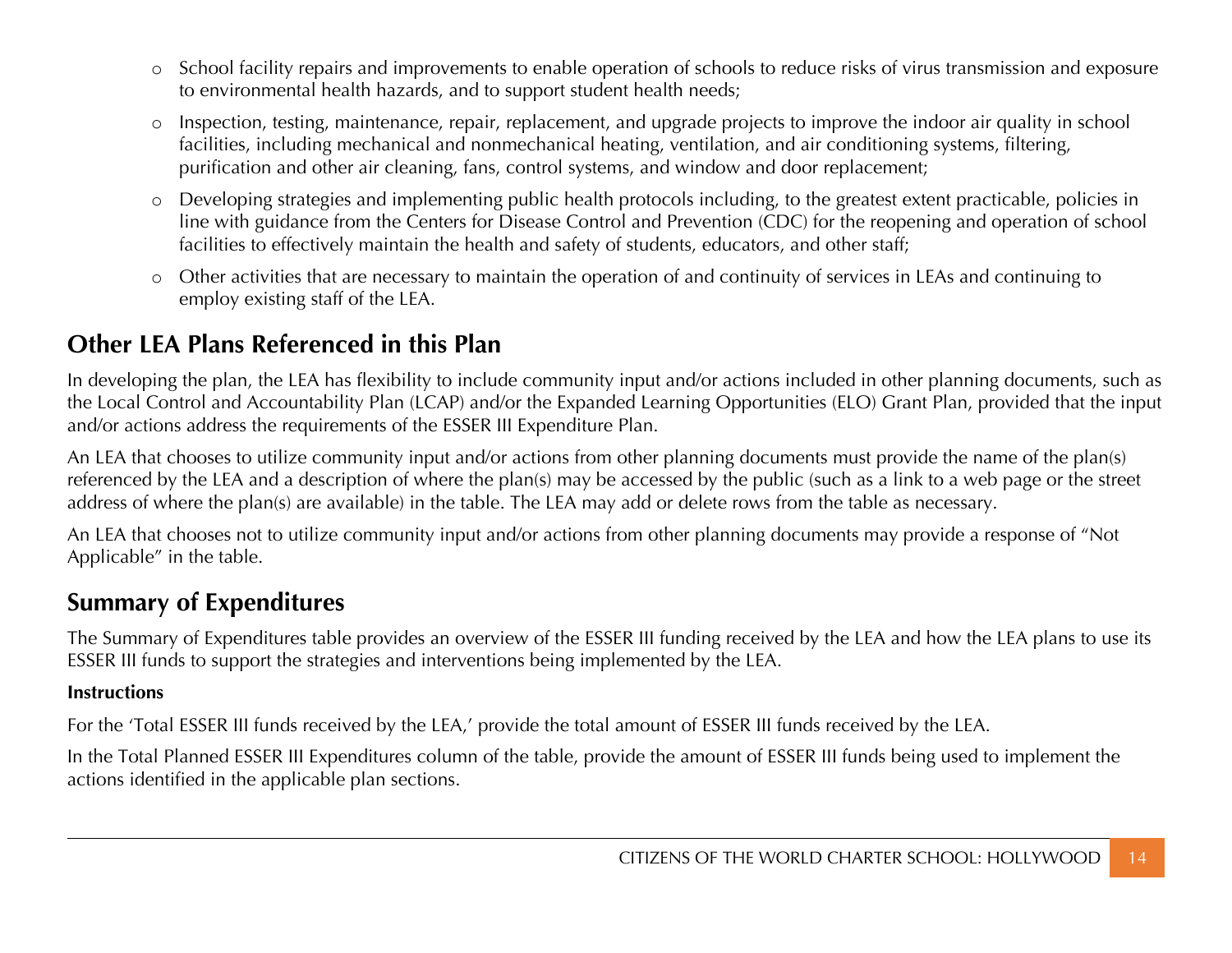For the 'Total ESSER III funds included in this plan,' provide the total amount of ESSER III funds being used to implement actions in the plan.

## **Community Engagement**

### **Purpose and Requirements**

An LEA's decisions about how to use its ESSER III funds will directly impact the students, families, and the local community, and thus the LEA's plan must be tailored to the specific needs faced by students and schools. These community members will have significant insight into what prevention and mitigation strategies should be pursued to keep students and staff safe, as well as how the various COVID–19 prevention and mitigation strategies impact teaching, learning, and day-to-day school experiences.

An LEA must engage in meaningful consultation with the following community members, as applicable to the LEA:

- Students;
- Families, including families that speak languages other than English;
- School and district administrators, including special education administrators;
- Teachers, principals, school leaders, other educators, school staff, and local bargaining units, as applicable.

"Meaningful consultation" with the community includes considering the perspectives and insights of each of the required community members in identifying the unique needs of the LEA, especially related to the effects of the COVID-19 pandemic. Comprehensive strategic planning will utilize these perspectives and insights to determine the most effective strategies and interventions to address these needs through the programs and services the LEA implements with its ESSER III funds.

Additionally, an LEA must engage in meaningful consultation with the following groups to the extent that they are present or served in the LEA:

- Tribes:
- Civil rights organizations, including disability rights organizations (e.g. the American Association of People with Disabilities, the American Civil Liberties Union, National Association for the Advancement of Colored People, etc.); and
- Individuals or advocates representing the interests of children with disabilities, English learners, homeless students, foster youth, migratory students, children who are incarcerated, and other underserved students.
	- o For purposes of this requirement "underserved students" include:
		- Students who are low-income;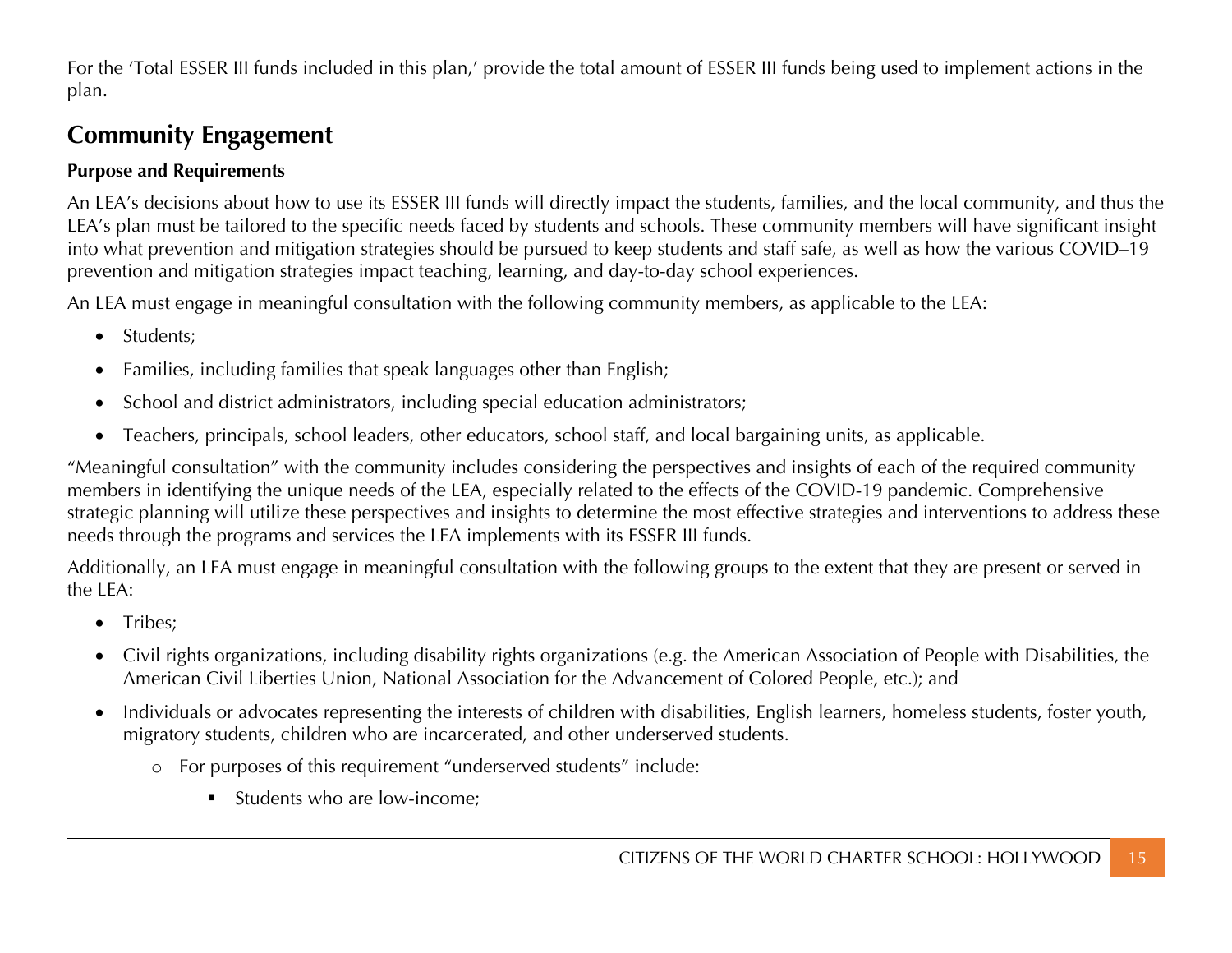- § Students who are English learners;
- § Students of color;
- § Students who are foster youth;
- § Homeless students;
- § Students with disabilities; and
- Migratory students.

LEAs are also encouraged to engage with community partners, expanded learning providers, and other community organizations in developing the plan.

Information and resources that support effective community engagement may be found under *Resources* on the following web page of the CDE's website: https://www.cde.ca.gov/re/lc.

### **Instructions**

In responding to the following prompts, the LEA may reference or include input provided by community members during the development of existing plans, including the LCAP and/or the ELO Grant Plan, to the extent that the input is applicable to the requirements of the ESSER III Expenditure Plan. Descriptions provided should include sufficient detail yet be sufficiently succinct to promote a broad understanding among the LEA's local community.

### **A description of the efforts made by the LEA to meaningfully consult with its required community members and the opportunities provided by the LEA for public input in the development of the plan.**

A sufficient response to this prompt will describe how the LEA sought to meaningfully consult with its required community members in the development of the plan, how the LEA promoted the opportunities for community engagement, and the opportunities that the LEA provided for input from the public at large into the development of the plan.

As noted above, a description of "meaningful consultation" with the community will include an explanation of how the LEA has considered the perspectives and insights of each of the required community members in identifying the unique needs of the LEA, especially related to the effects of the COVID-19 pandemic.

### **A description of the how the development of the plan was influenced by community input.**

A sufficient response to this prompt will provide clear, specific information about how input from community members and the public at large was considered in the development of the LEA's plan for its use of ESSER III funds. This response must describe aspects of the ESSER III Expenditure Plan that were influenced by or developed in response to input from community members.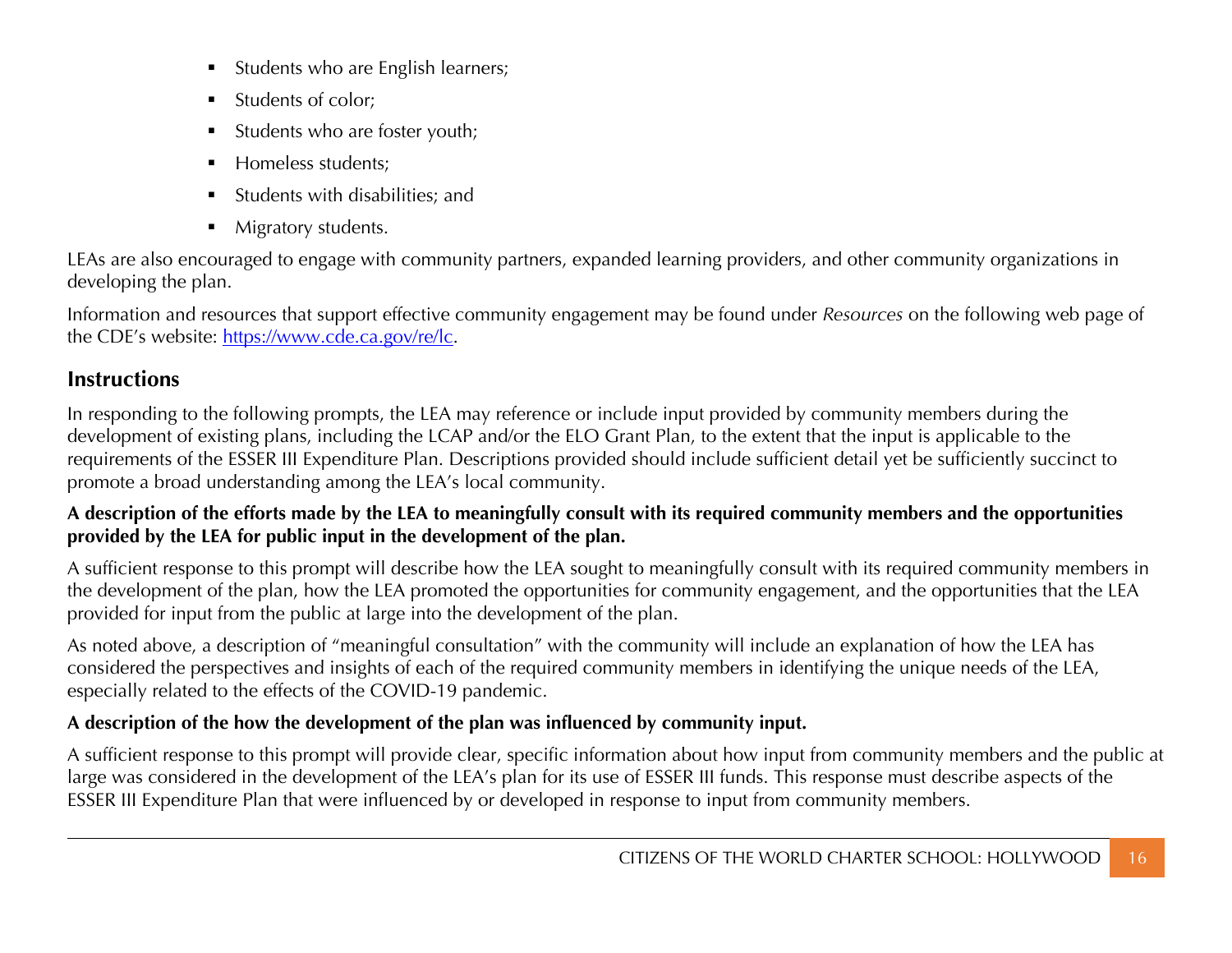- For the purposes of this prompt, "aspects" may include:
	- Prevention and mitigation strategies to continuously and safely operate schools for in-person learning;
	- Strategies to address the academic impact of lost instructional time through implementation of evidence-based interventions (e.g. summer learning or summer enrichment, extended day, comprehensive afterschool programs, or extended school year programs);
	- Any other strategies or activities implemented with the LEA's ESSER III fund apportionment consistent with section 2001(e)(2) of the ARP Act; and
	- Progress monitoring to ensure interventions address the academic, social, emotional, and mental health needs for all students, especially those students disproportionately impacted by COVID-19

For additional information and guidance, please see the U.S. Department of Education's Roadmap to Reopening Safely and Meeting All Students' Needs Document, available here: https://www2.ed.gov/documents/coronavirus/reopening-2.pdf.

## **Planned Actions and Expenditures**

### **Purpose and Requirements**

As noted in the Introduction, an LEA receiving ESSER III funds is required to develop a plan to use its ESSER III funds to, at a minimum, address students' academic, social, emotional, and mental health needs, as well as the opportunity gaps that existed before, and were exacerbated by, the COVID-19 pandemic.

### **Instructions**

An LEA has the flexibility to include actions described in existing plans, including the LCAP and/or ELO Grant Plan, to the extent that the action(s) address the requirements of the ESSER III Expenditure Plan. When including action(s) from other plans, the LEA must describe how the action(s) included in the ESSER III Expenditure Plan supplement the work described in the plan being referenced. The LEA must specify the amount of ESSER III funds that it intends to use to implement the action(s); these ESSER III funds must be in addition to any funding for those action(s) already included in the plan(s) referenced by the LEA. Descriptions of actions provided should include sufficient detail yet be sufficiently succinct to promote a broad understanding among the LEA's local community.

#### **Strategies for Continuous and Safe In-Person Learning**

Provide the total amount of funds being used to implement actions related to Continuous and Safe In-Person Learning, then complete the table as follows: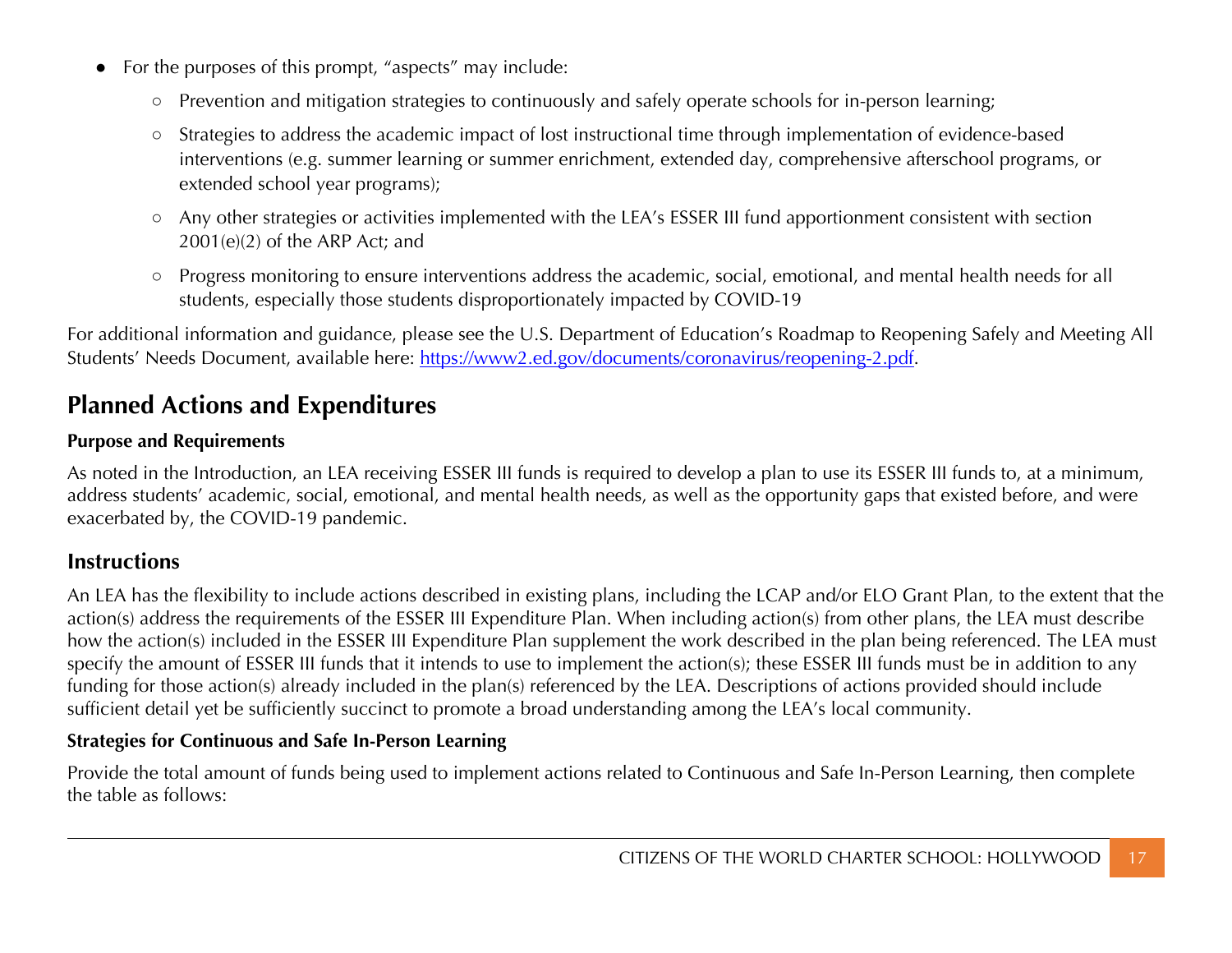- If the action(s) are included in another plan, identify the plan and provide the applicable goal and/or action number from the plan. If the action(s) are not included in another plan, write "N/A".
- Provide a short title for the action(s).
- Provide a description of the action(s) the LEA will implement using ESSER III funds for prevention and mitigation strategies that are, to the greatest extent practicable, in line with the most recent CDC guidance, in order to continuously and safely operate schools for in-person learning.
- Specify the amount of ESSER III funds the LEA plans to expend to implement the action(s); these ESSER III funds must be in addition to any funding for those action(s) already included in the plan(s) referenced by the LEA.

### **Addressing the Impact of Lost Instructional Time**

As a reminder, the LEA must use not less than 20 percent of its ESSER III funds to address the academic impact of lost instructional time. Provide the total amount of funds being used to implement actions related to addressing the impact of lost instructional time, then complete the table as follows:

- If the action(s) are included in another plan, identify the plan and provide the applicable goal and/or action number from the plan. If the action(s) are not included in another plan, write "N/A".
- Provide a short title for the action(s).
- Provide a description of the action(s) the LEA will implement using ESSER III funds to address the academic impact of lost instructional time through the implementation of evidence-based interventions, such as summer learning or summer enrichment, extended day, comprehensive afterschool programs, or extended school year programs.
- Specify the amount of ESSER III funds the LEA plans to expend to implement the action(s); these ESSER III funds must be in addition to any funding for those action(s) already included in the plan(s) referenced by the LEA.

### **Use of Any Remaining Funds**

After completing the Strategies for Continuous and Safe In-Person Learning and the Addressing the Impact of Lost Instructional Time portions of the plan, the LEA may use any remaining ESSER III funds to implement additional actions to address students' academic, social, emotional, and mental health needs, as well as to address opportunity gaps, consistent with the allowable uses identified above in the Fiscal Requirements section of the Instructions. LEAs choosing to use ESSER III funds in this manner must provide the total amount of funds being used to implement actions with any remaining ESSER III funds, then complete the table as follows:

• If the action(s) are included in another plan, identify the plan and provide the applicable goal and/or action number from the plan. If the action(s) are not included in another plan, write "N/A".